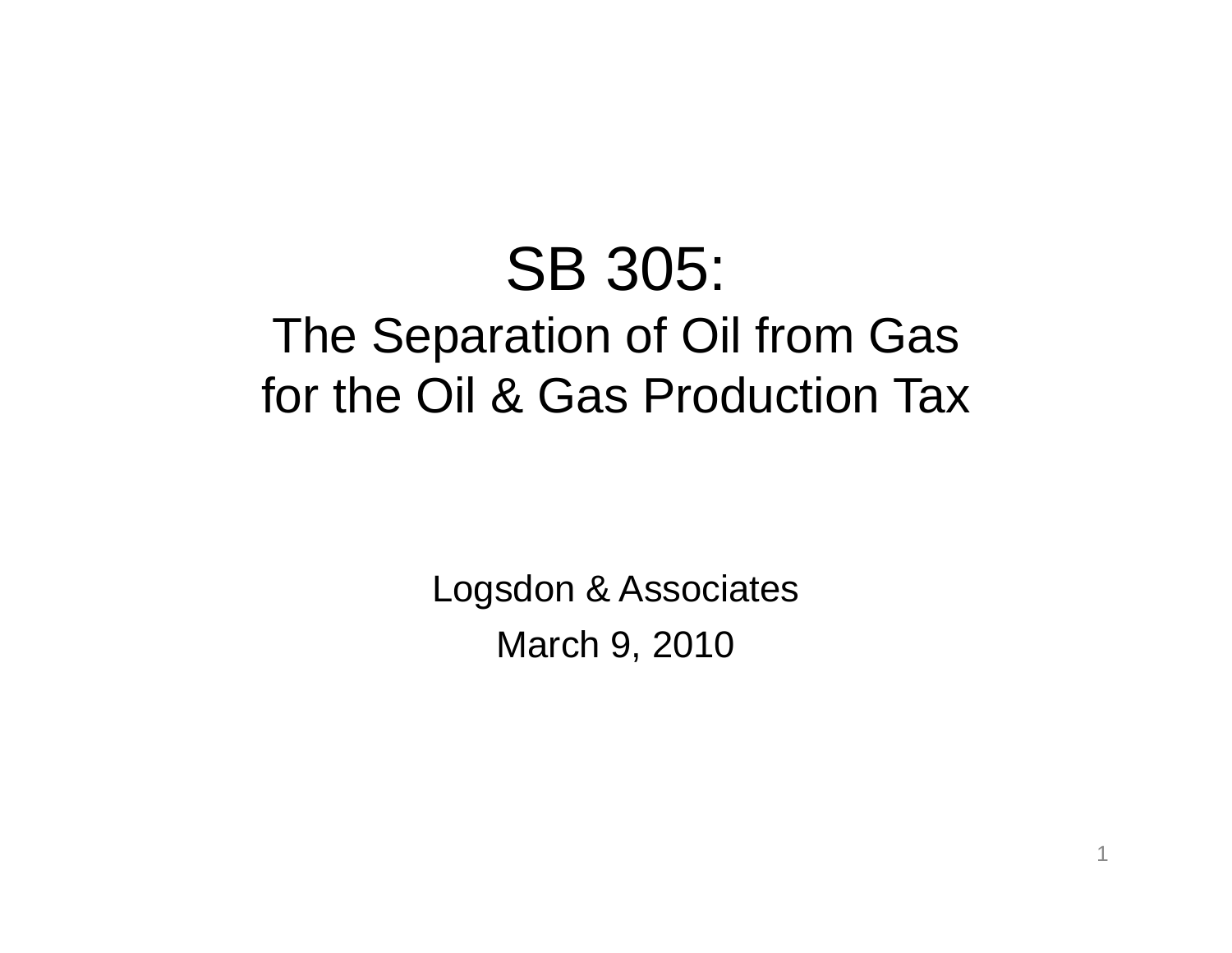# Premise of the Bill

- Under current law oil and gas are taxed to gethe r
- Oil is worth much more than gas
- $\blacksquare$  The combining mechanism materially reduces oil taxes even though oil operations are unaffected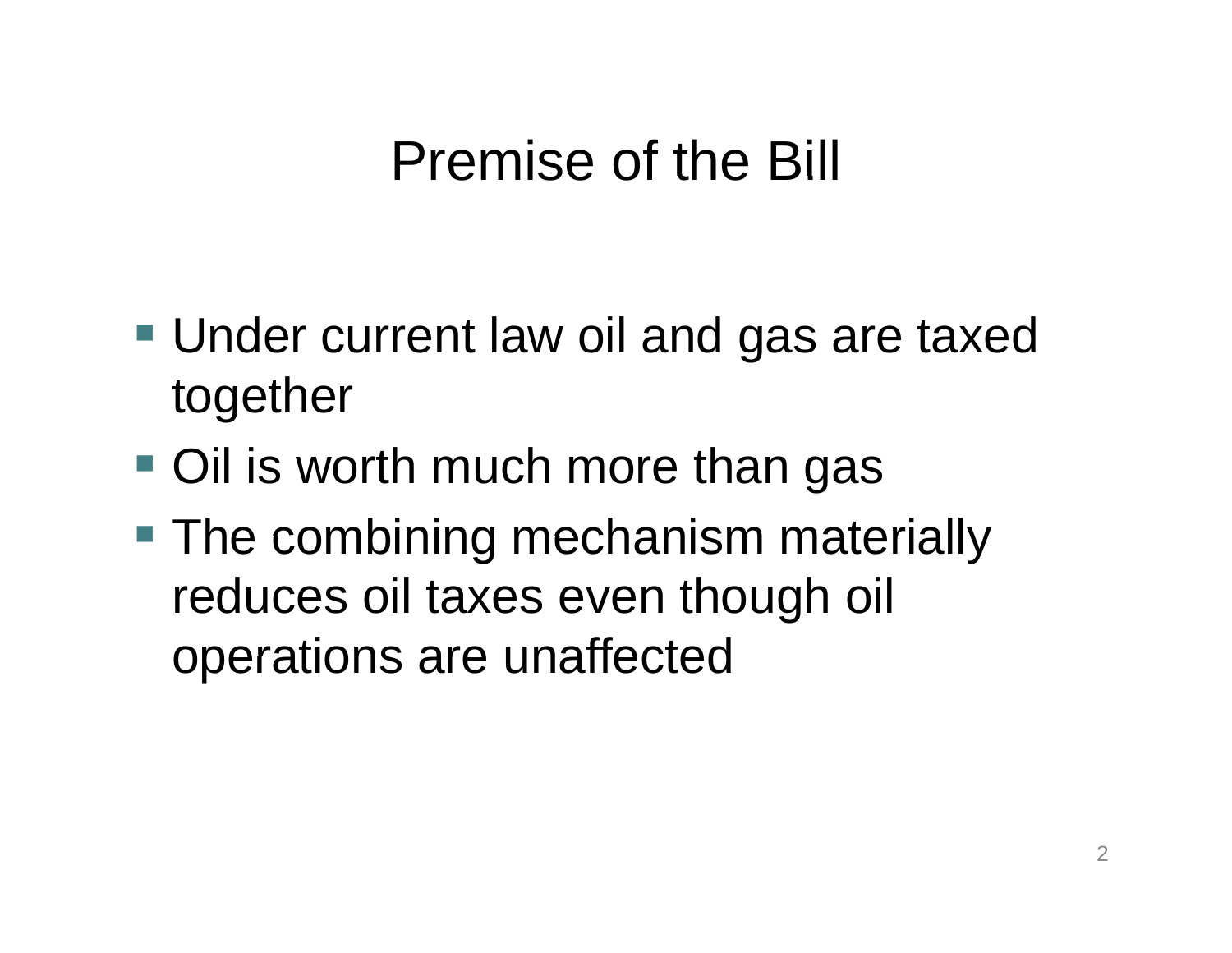# Oil is Different than Gas

- Oil more geographically concentrated (fewer sellers: OPEC)
- Oil supplies more depleted
- Gas is more plentiful
- $\left\vert \cdot\right\vert$ Oil has fewer substitutes
- Gas has more substitutes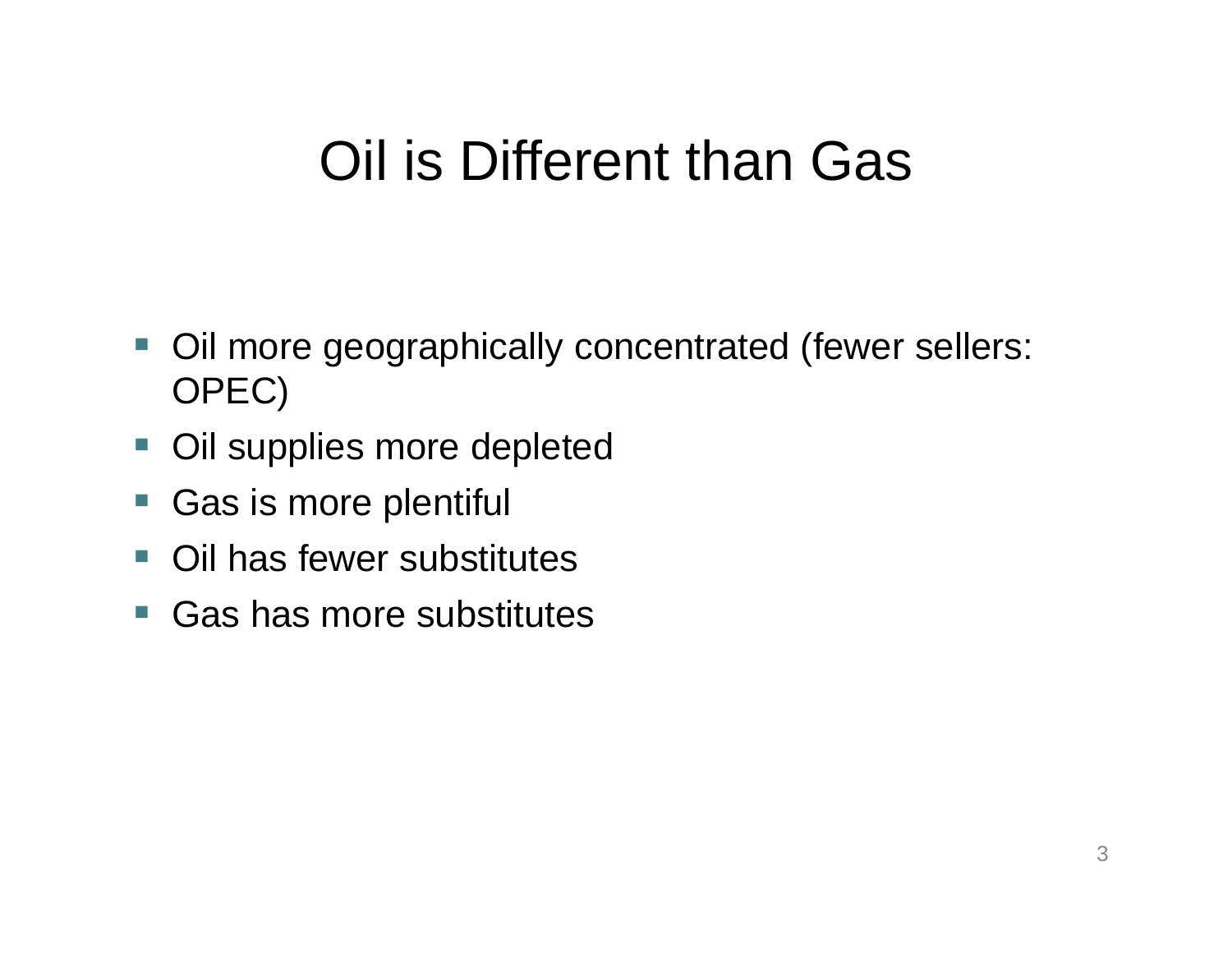# BTU 10:1

#### **West Coast ANS North Slope Gas**

- Market Price \$80/bbl
- Less:
	- Shipping \$2.07
	- $\blacksquare$  TAPS  $$4.18$
- $\blacksquare$  Gross Value \$73.75  $\blacksquare$  Tariff AB to L48  $\blacksquare$  \$0.85

- Market Price \$6/mmbtu
- Less:
	- Tariff AK to AB \$3.54
	- $\blacksquare$  AB Hub  $$0.24$
	- Tariff AB to L48
- Gross Value \$1.37/mmbtu
- F BOE Basis  $(X 5.5) = $7.54$
- F On a straight BTU to BTU basis oil is worth nearly 10 X as much as gas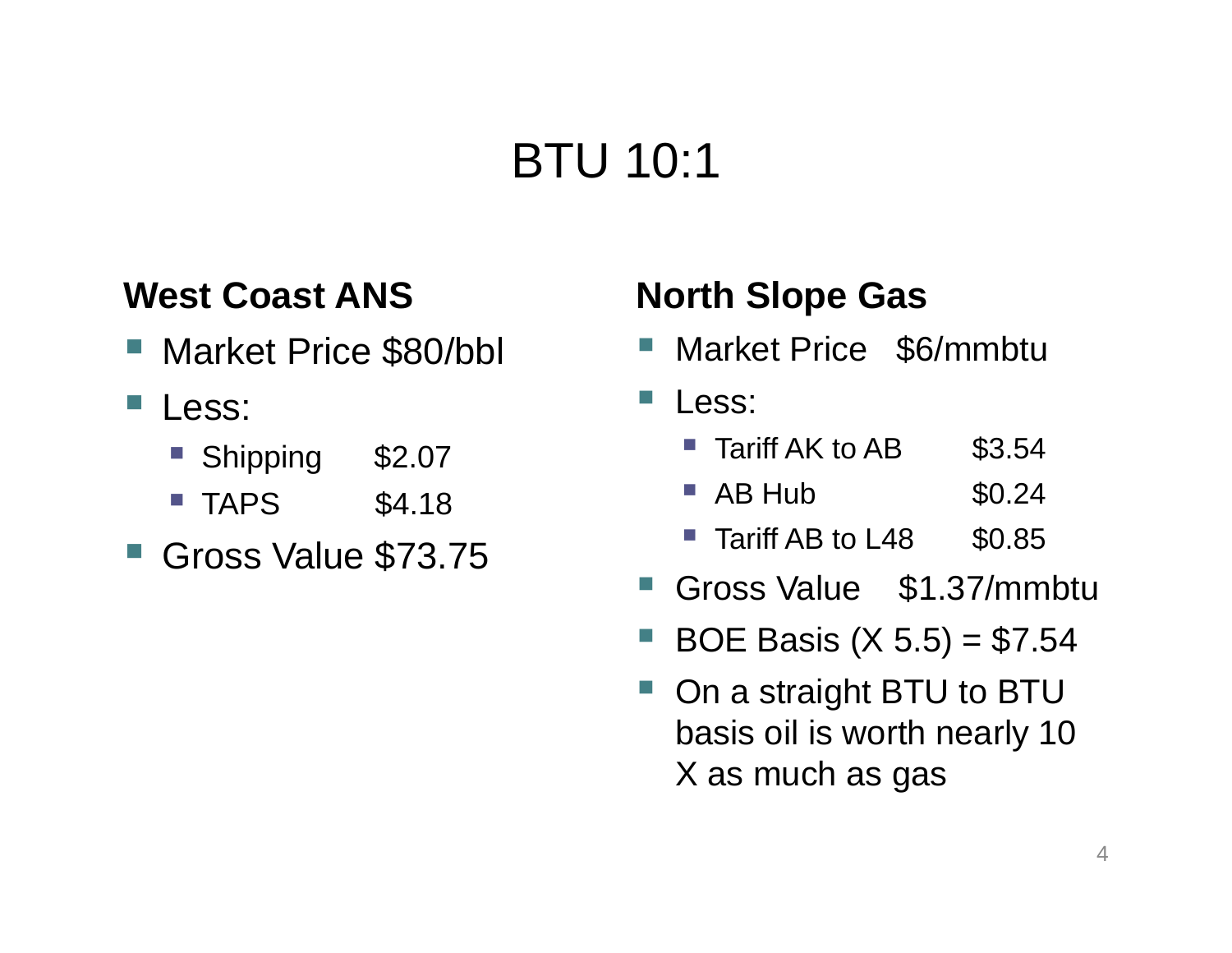## Some Things that have BTUs

- Oil
- Gas
- Coal
- $\mathcal{L}_{\mathcal{A}}$ Wood
- Asphalt
- **Shoe Leather**
- Rubber
- $\mathcal{L}_{\mathcal{A}}$ Coffee grounds
- Citrus rinds
- $\mathcal{L}_{\mathcal{A}}$ ■ Corn cobs
- Dung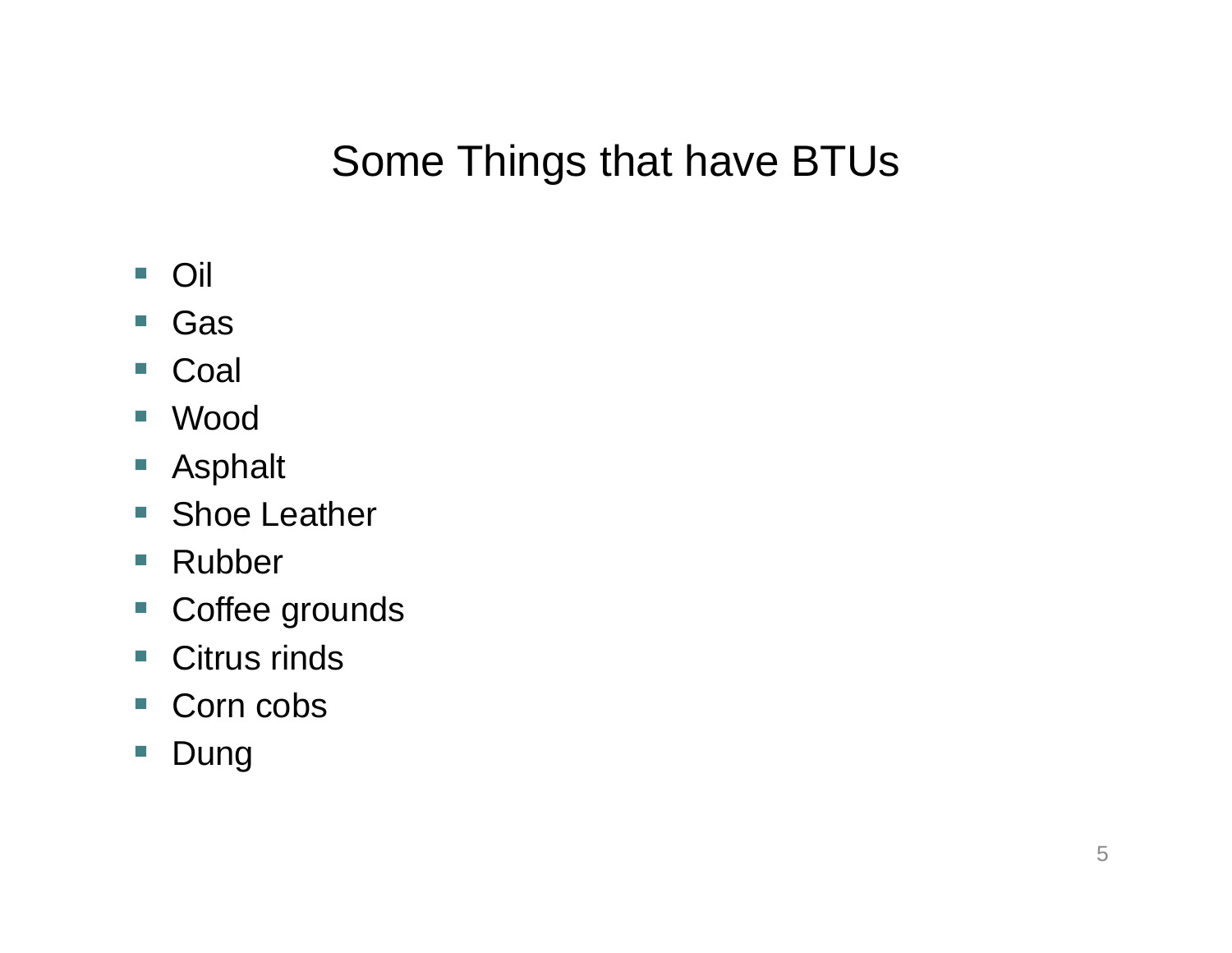### Mechanics of Current Tax

- 1) Oil gross value (market price less transport cost)
- 2) Gas gross value (market price less transport cost)
- 3) Oil + gas gross value gas = Combined gross value
- 4) Combined gross value – lease capital and operating costs = Combined oil & gas net value
- 5) Combined oil & gas net value / total oil & gas BOEs = p/BOE net value (see Slide #6)
- 6) Progressivity factor (based on per BOE net value) plus 25% base rate  $=$  tax rate
- **Service Service**  7) Single tax rate applied to combined oil & gas net value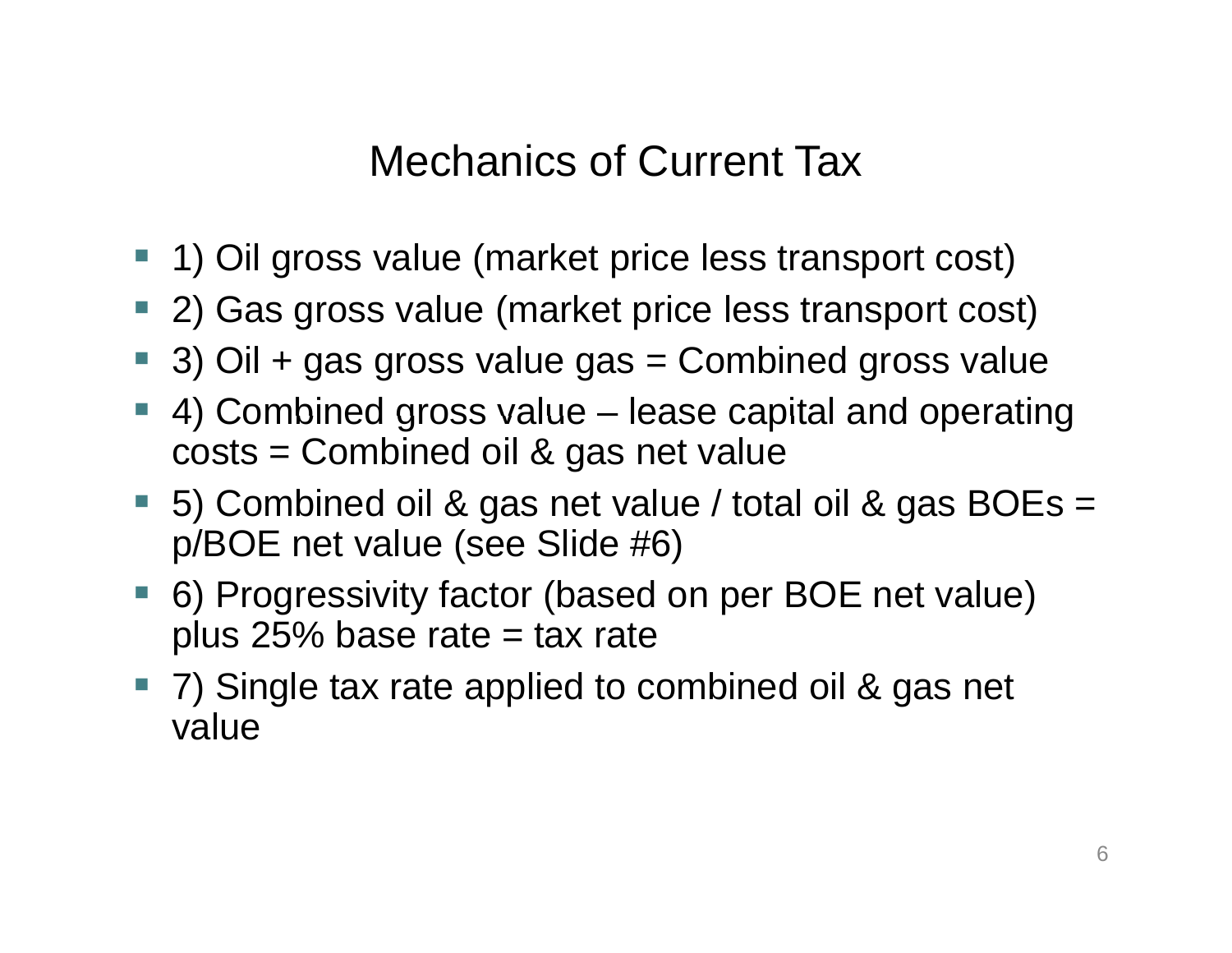Barrel of Oil Equivalents (BOEs): Putting Oil & Gas on an Apples / Apples Basis

- $-4.5$  billion cubic feet per day (bcf/d) of natural gas
- $\mathbb{R}^3$ A cubic foot of North Slope gas will have about 1,100 BTUs
- ■ Natural gas is measured in millions of BTUs (mmbtu)
- 4.5 billion cubic feet per day will have 4.95 million mmbtu's (4.5 X 1,100)
- $\mathcal{L}^{\mathcal{A}}$ A barrel of oil has about 5,500 BTUs
- $\mathcal{L}_{\mathcal{A}}$  4.5 billion cubic feet per day will have the BTU equivalence of 900,000 barrels of oil (BOEs) (4,950,000 / 5.5)
- $\mathcal{L}_{\mathcal{A}}$  If there are 500,000 barrels of oil, total BOEs will total  $500,000 + 900,000 = 1,400,000$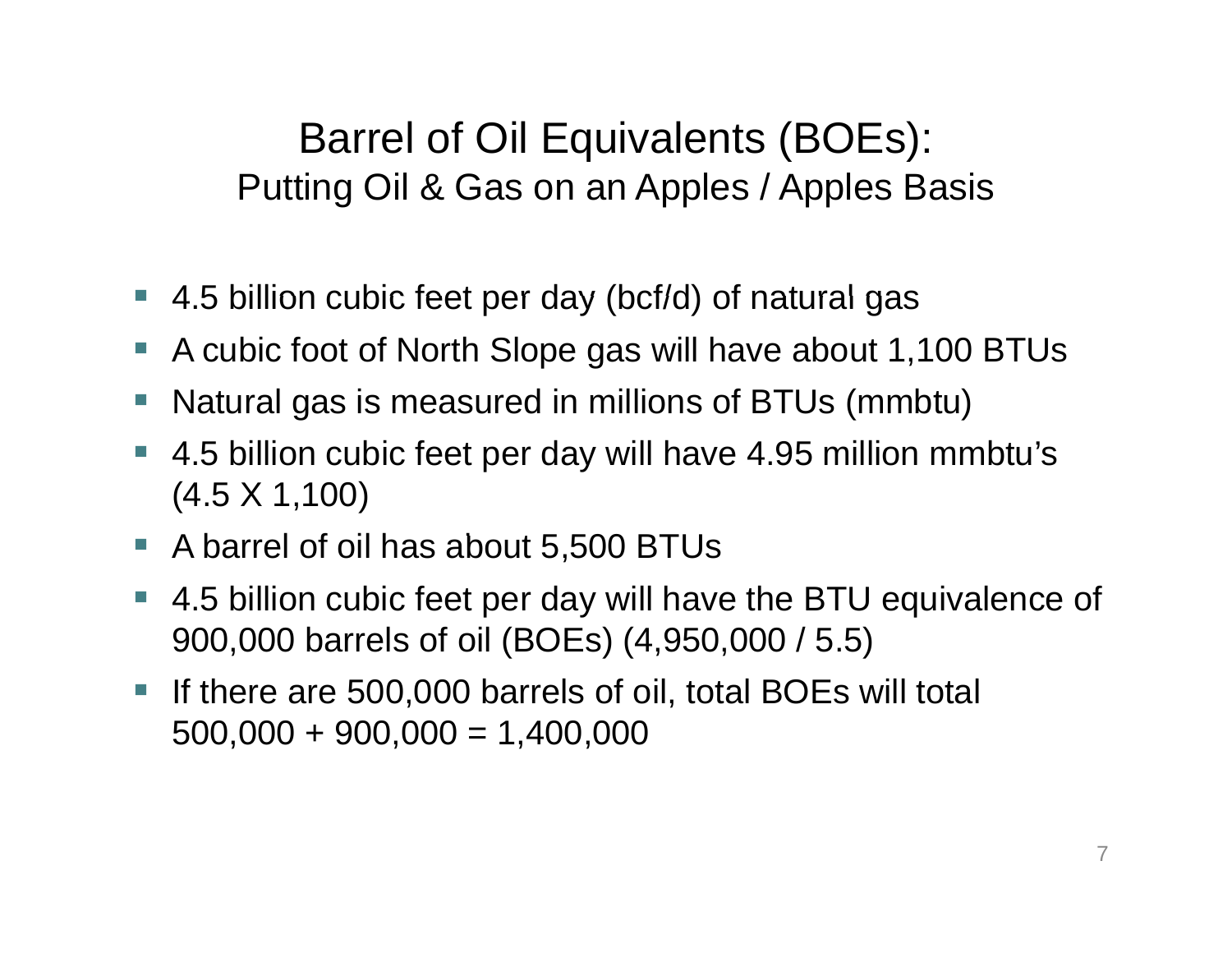**Progressivity Mechanics** 

- "Trigger" = \$30 net / BOE value
- $\blacksquare$  "Slope" = 0.4%\*
- Progressivity surcharge  $=$  (Net per BOE value - \$30) X .004
- $\mathcal{L}_{\mathcal{A}}$ Example: if net value  $= $50$ 
	- $\blacksquare$  Base tax rate = 25%
	- **Progressivity = (\$50 \$30) X .004 = 8%**
	- Total tax of 33% on net value

\* Slope changes to 0.1% after \$92.50 net per BOE value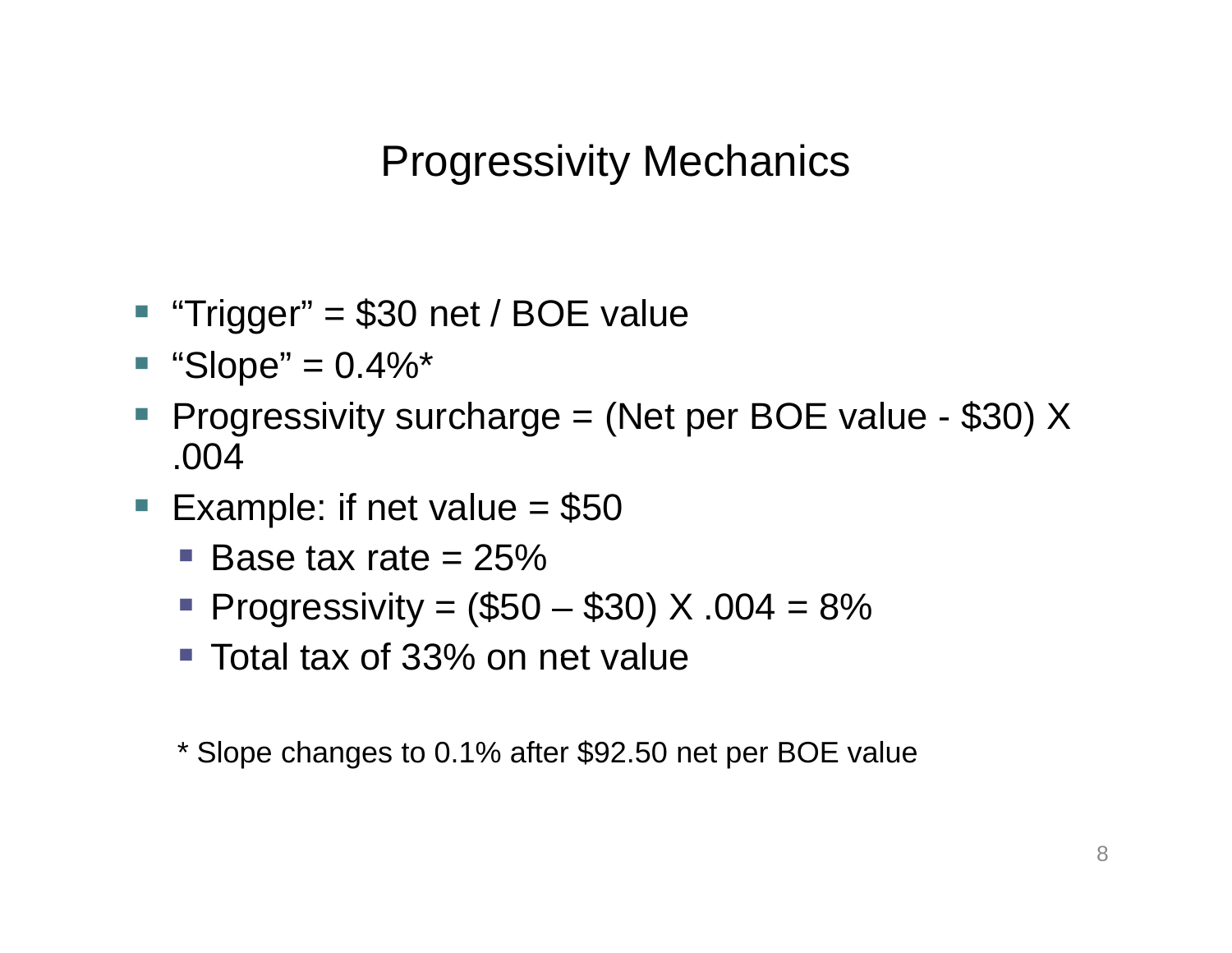#### **HOW GAS IMPACTS OIL TAXES**

|                                 | Oil               |           |                                                 |          |
|---------------------------------|-------------------|-----------|-------------------------------------------------|----------|
|                                 | <b>Alone</b>      | Gas       |                                                 |          |
|                                 | (p/bbl)           | (p/mmbtu) | <b>Combined Oil &amp; Gas</b><br>$\ddot{\cdot}$ |          |
|                                 |                   |           |                                                 |          |
| <b>Market Price</b>             | \$80.00           | \$6.00    | : Oil                                           |          |
| <b>Transp cost</b>              | \$5.00            | \$4.50    | $:$ p/bbl net value                             | \$55.00  |
| <b>Gross Value</b>              | \$75.00           | \$1.50    | : Barrels (millions)                            | 183      |
|                                 |                   |           | Total oil net value (\$mm)                      | \$10,038 |
| Costs                           | \$20.00<br>\$0.50 |           | : Gas                                           |          |
|                                 |                   |           | $: p/m$ mbtu net value                          | \$1.00   |
| Net (p/barrel or p/mmbtu)       | \$55.00<br>\$1.00 |           | : mmbtu's (millions)                            | 1,807    |
|                                 |                   |           | Total gas net value (\$mm)                      | \$1,807  |
| <b>Base rate</b>                | 25.00%            |           |                                                 |          |
| Progressivity                   | 10.00%            |           | : Total oil & gas net value                     | \$11,844 |
| <b>Total tax rate</b>           | 35.00%            |           | : Total BOEs                                    | 511      |
|                                 |                   |           | : Net value / BOE                               | \$23.18  |
| Daily bbls (oil) or mmbtu (gas) | 500,000           | 4,950,000 | <b>NO PROGRESSIVITY!</b>                        |          |
| <b>Daily BOEs</b>               | 500,000           | 900,000   |                                                 |          |
| <b>Annual BOEs (millions)</b>   | 183               | 329       |                                                 |          |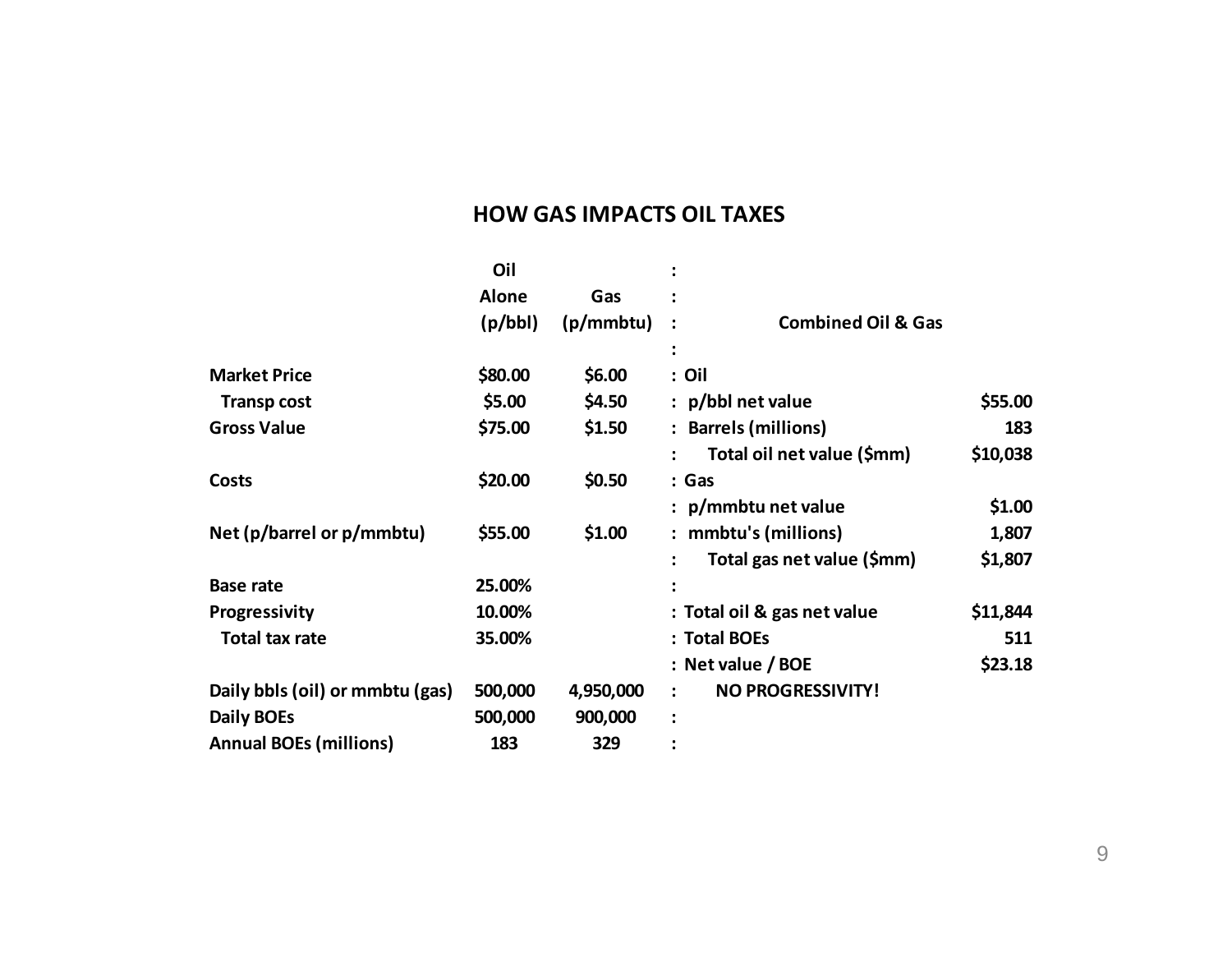#### **DEPARTMENT OF REVENUE EXAMPLES FROM FEBRUARY 24, 2010 PRESENTATION TO SENATE FINANCE "Progressivity Profitability Parity Gas"**

|       |                            |               |               |                     |              |              | <b>Total</b><br><b>Tax</b> |              | Annual<br><b>Tax</b> |
|-------|----------------------------|---------------|---------------|---------------------|--------------|--------------|----------------------------|--------------|----------------------|
|       |                            |               |               |                     |              |              |                            |              |                      |
|       |                            | Oil           | Oil & Gas     |                     | Oil          | Gas          | if                         |              | Reduction            |
|       |                            | Alone         | Combined      | <b>Reduction in</b> | Alone        | Alone        | Taxed                      | Combined     | from                 |
|       |                            | Progressivity | Progressivity | Progressivity       | Tax          | Tax          | <b>Separately</b>          | <b>Tax</b>   | Combining            |
|       | <b>Oil Price Gas Price</b> | Factor        | Factor        | Factor              | (\$billions) | (\$billions) | (\$billions)               | (\$billions) | (\$billions)         |
| \$75  | \$8.00                     | 5.38%         | 0.00%         | 5.38%               | \$1.7        | \$1.1        | \$2.8                      | \$2.5        | \$0.3                |
| \$100 | \$8.00                     | 15.38%        | 3.59%         | 11.79%              | \$4.0\$      | \$1.1        | \$5.1                      | \$4.0        | \$1.1                |
| \$120 | \$8.00                     | 23.38%        | 6.79%         | 16.59%              | \$6.4\$      | \$1.1        | \$7.5                      | \$5.5        | \$2.0                |